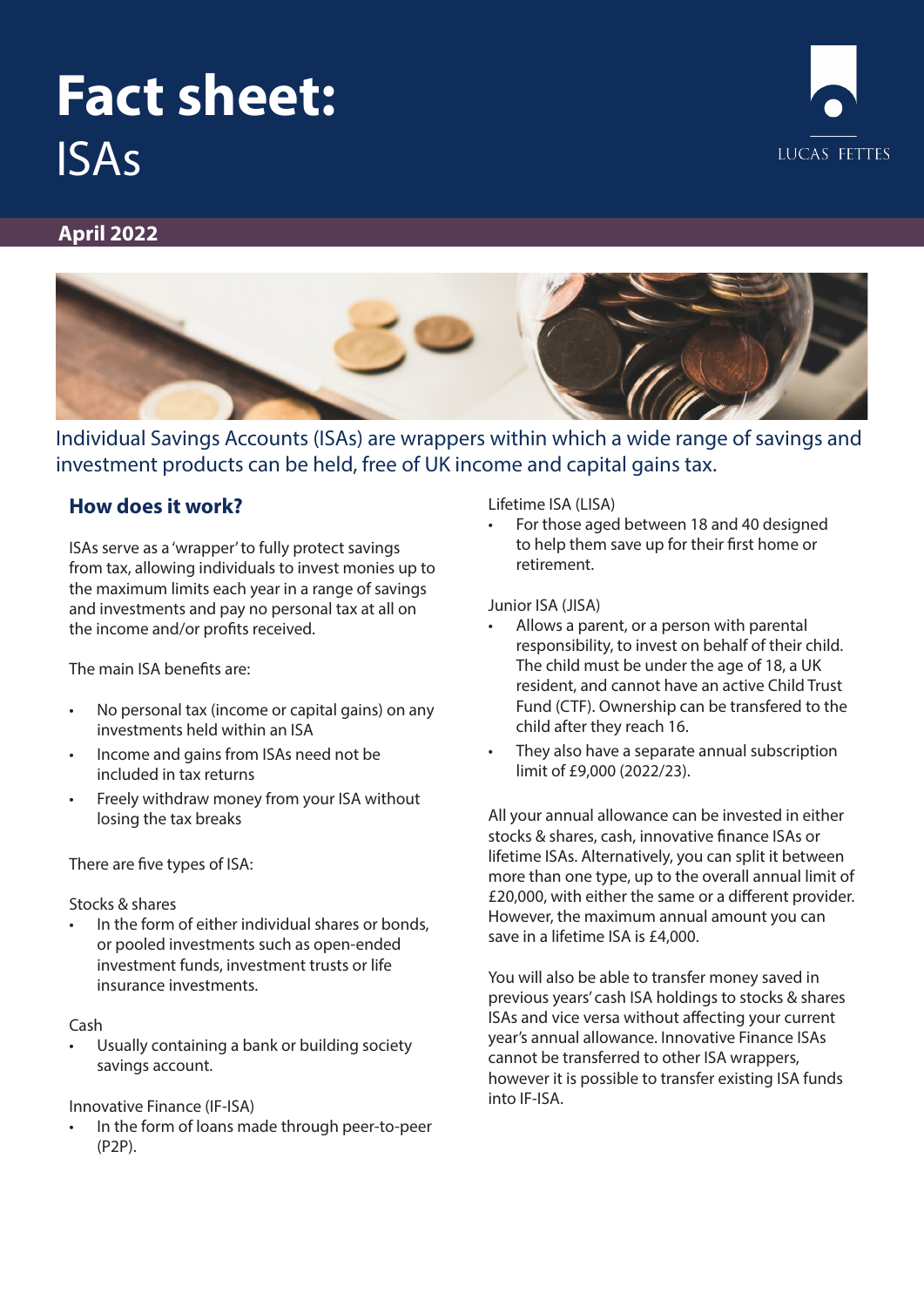## **Stakeholder Standard ISAs**

Stakeholder standard ISAs are those which meet Government guidelines regarding cost, access and terms. Cash as well as Stocks & Shares ISAs can qualify for a Stakeholder standard. The cost limit varies with each investment type and the access and terms criteria specify that investors must be able to get their money back at any time without penalty and with no other restrictions. The ISA must also offer low minimum investment limits and can only invest a maximum of 60% in equities and property, with the remaining 40% in less volatile assets such as bonds and cash.

Because of these limits, Stakeholder standard Stocks & Shares ISAs are designed to meet the needs of a wide range of investors. For this reason, they may be less appealing to experienced investors who want to maximise their long-term growth potential and are therefore more likely to seek specialist funds.

The presence or absence of a Stakeholder standard cannot predict whether an ISA will prove to be a good or bad investment. A Stakeholder standard ISA has not received Government approval of any kind, nor is your money or investment return guaranteed by the Government in any way.

## **Eligibility**

To be eligible to invest in an ISA, an investor must be an individual (i.e. not a company or trustee) who is 18 years of age or over (except that 16 and 17 year olds are able to invest up to £20,000 in a cash ISA) and who is resident in the UK (or is a Crown servant serving overseas or the spouse of such an individual who accompanies their spouse abroad).

When an individual ceases to be eligible to invest in an ISA, any existing ISAs will continue to be exempt from UK tax, but future contributions to regular investment ISAs must be terminated and no further single contributions can be made.

Each individual may effect a stocks & shares, a cash; an innovative finance ISA and /or a lifetime ISA each tax year (subject to prescribed limits). A husband and wife and civil partners are treated as separate individuals so that although joint ownership of an ISA is prohibited, each may fully subscribe to ISAs in their own name.

## **Contribution Limits**

The current ISA overall maximum annual contribution limit is £20,000.

## **Taxation**

Any investment returns received from an ISA will be tax-free.

There is no personal tax on any income taken and no capital gains tax on any gains made.

The value of your ISAs will be included in your estate for Inheritance Tax purposes on your death (except ISAs invested in shares listed on alternative investment markets that may qualify for Business Relief).

## **On death**

If an ISA saver in a marriage or civil partnership dies, on their death, their surviving spouse or civil partner will inherit their ISA tax advantages and will be able to invest an additional amount in their own name equal to the value of the deceased's ISAs, on top of their usual allowance.

So, if an ISA holder dies, leaving an ISA valued at £30,000 at the date of their death, their spouse / civil partner is entitled to an additional ISA allowance of £30,000. Where a cash subscription is paid, the spouse / civil partner has three years from the date of death to use this or if later, 180 days from the completion of the administration of the estate, and it can be paid in addition to their ISA allowance (2022/23 £20,000).

Where the ISA assets are left to someone else in the will or are used to meet expenses from the estate, the spouse / civil partner is still entitled to the additional allowance and this cannot be claimed by anyone else even if they received assets from the ISA.

The surviving spouse / civil partner can use the additional allowance to top up an existing ISA or open a new ISA with an ISA manager of their choice. The subscriptions can be made to either a cash or stocks & shares ISA, in cash or the inherited noncash ISA assets.

The claim must be made within three years of the date of death or if later, 180 days from the completion of the administration of the estate, for subscriptions in cash and within 180 days of beneficial ownership passing to the surviving spouse / civil partner for "in specie" subscriptions.